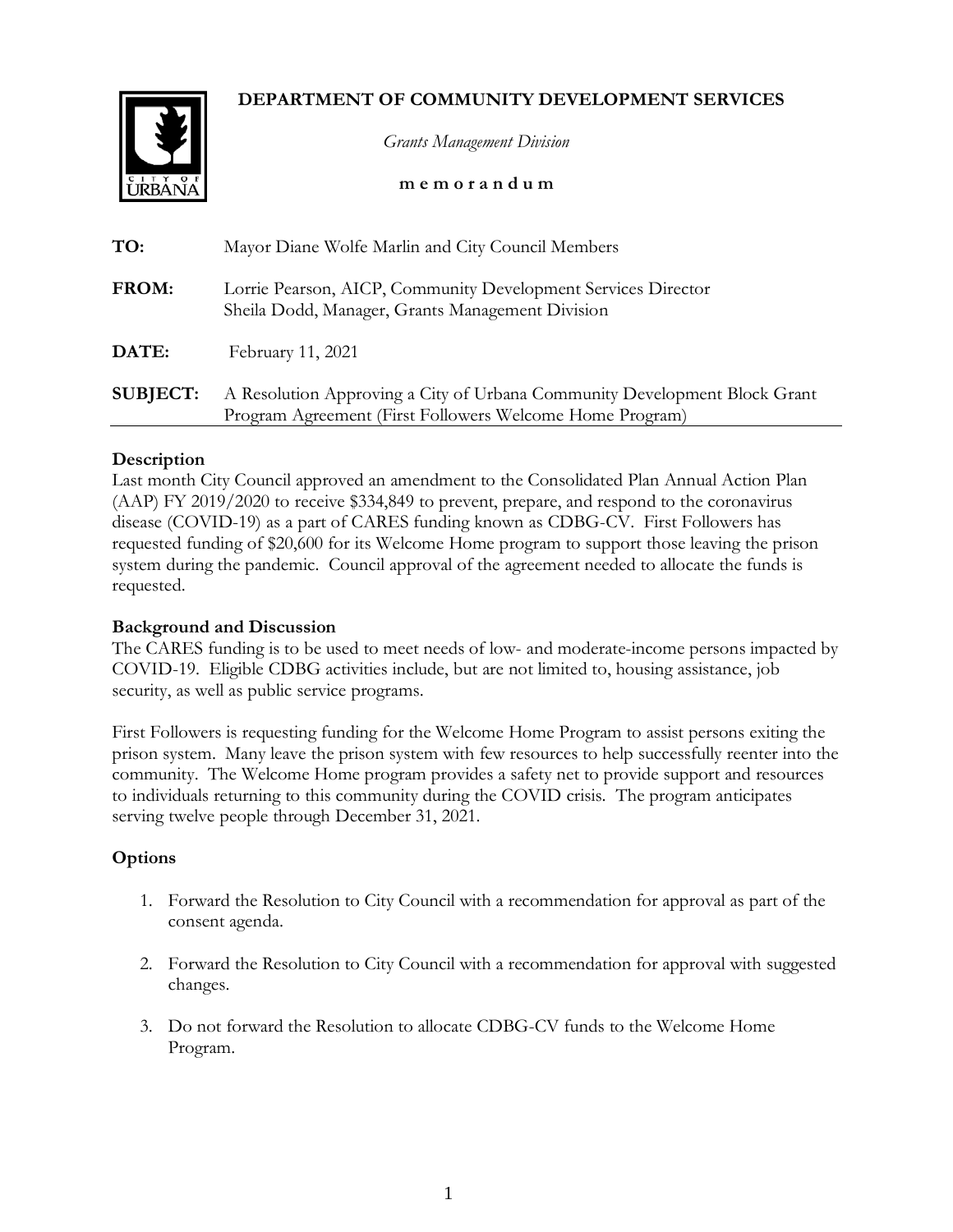# **Fiscal Impacts**

There will be no fiscal impact on the City General Fund, as the funding comes from HUD.

# **Recommendations**

Staff recommends approval of the proposed Resolution and placement on the consent agenda.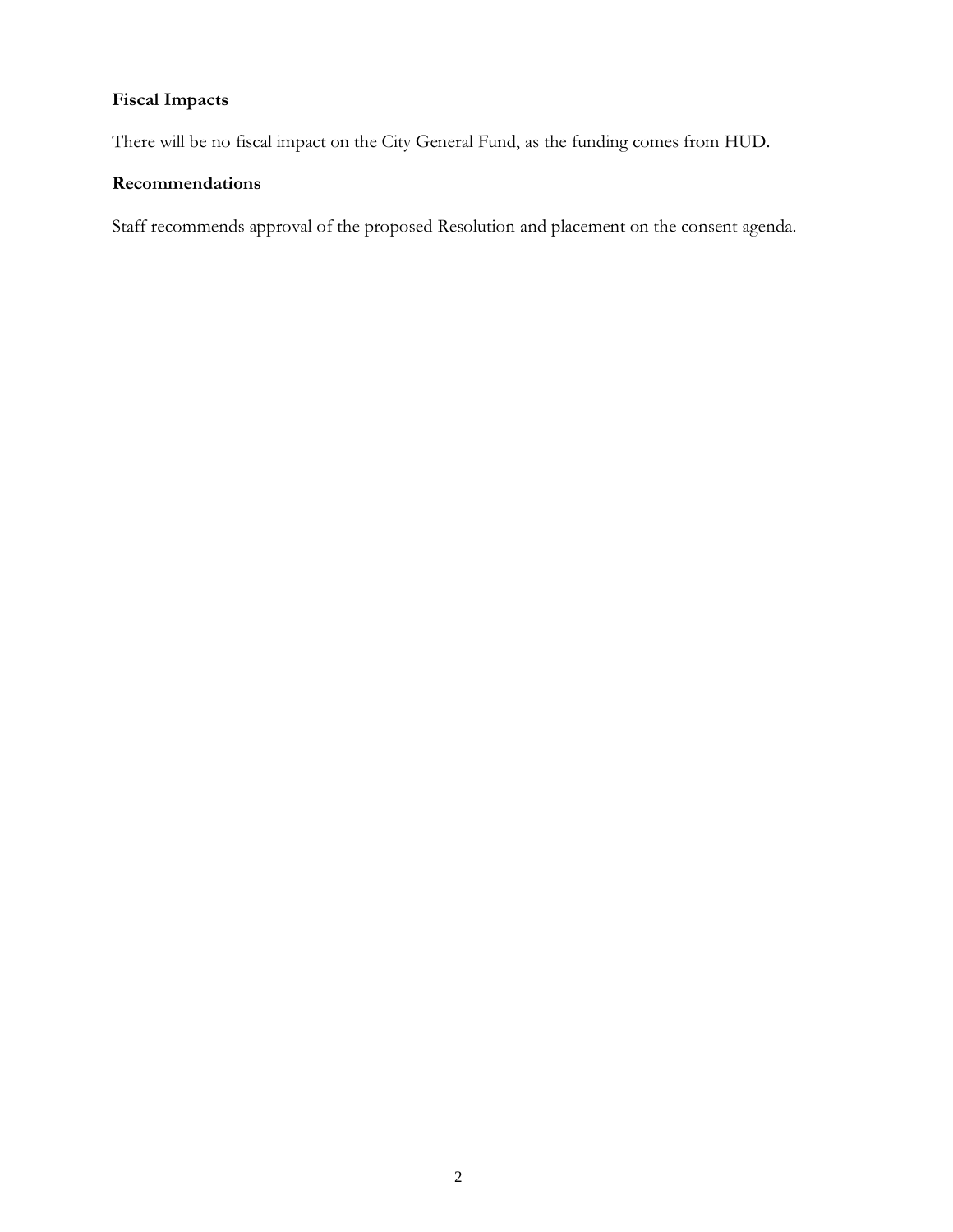# **RESOLUTION NO.** 2021-02-006R

# **A RESOLUTION APPROVING A CITY OF URBANA COMMUNITY DEVELOPMENT BLOCK GRANT PROGRAM AGREEMENT**

#### **(First Followers Welcome Home Program)**

**WHEREAS,** the City of Urbana ("City") is a home rule unit of local government pursuant to Article VII, Section 6, of the Illinois Constitution, 1970, and may exercise any power and perform any function pertaining to its government and affairs, and the passage of this Resolution constitutes an exercise of the City's home rule powers and functions as granted in the Illinois Constitution, 1970; and

**WHEREAS,** on January 25, 2021, the Urbana City Council passed Resolution No. 2021-01-002R approving the amendment to the City of Urbana and Urbana HOME Consortium Annual Action Plan FY 2019-2020 authorizing certain activities under the Public Service Activity Program; and

**WHEREAS,** the First Followers Welcome Home program has requested Twenty Thousand Six Hundred and 00/100 dollars (\$20,600.00) in Community Development Block Grant funds to provide support and resources to persons returning to Urbana from the prison system.

**NOW, THEREFORE, BE IT RESOLVED** by the City Council, of the City of Urbana, Illinois, as follows:

Section 1. That an Agreement providing Twenty Thousand Six Hundred and 00/100 dollars (\$20,600.00) in Community Development Block Grant funds to First Followers Welcome Home program, to provide support and resources to persons returning to Urbana from the prison system, in substantially the form of the copy of said Agreement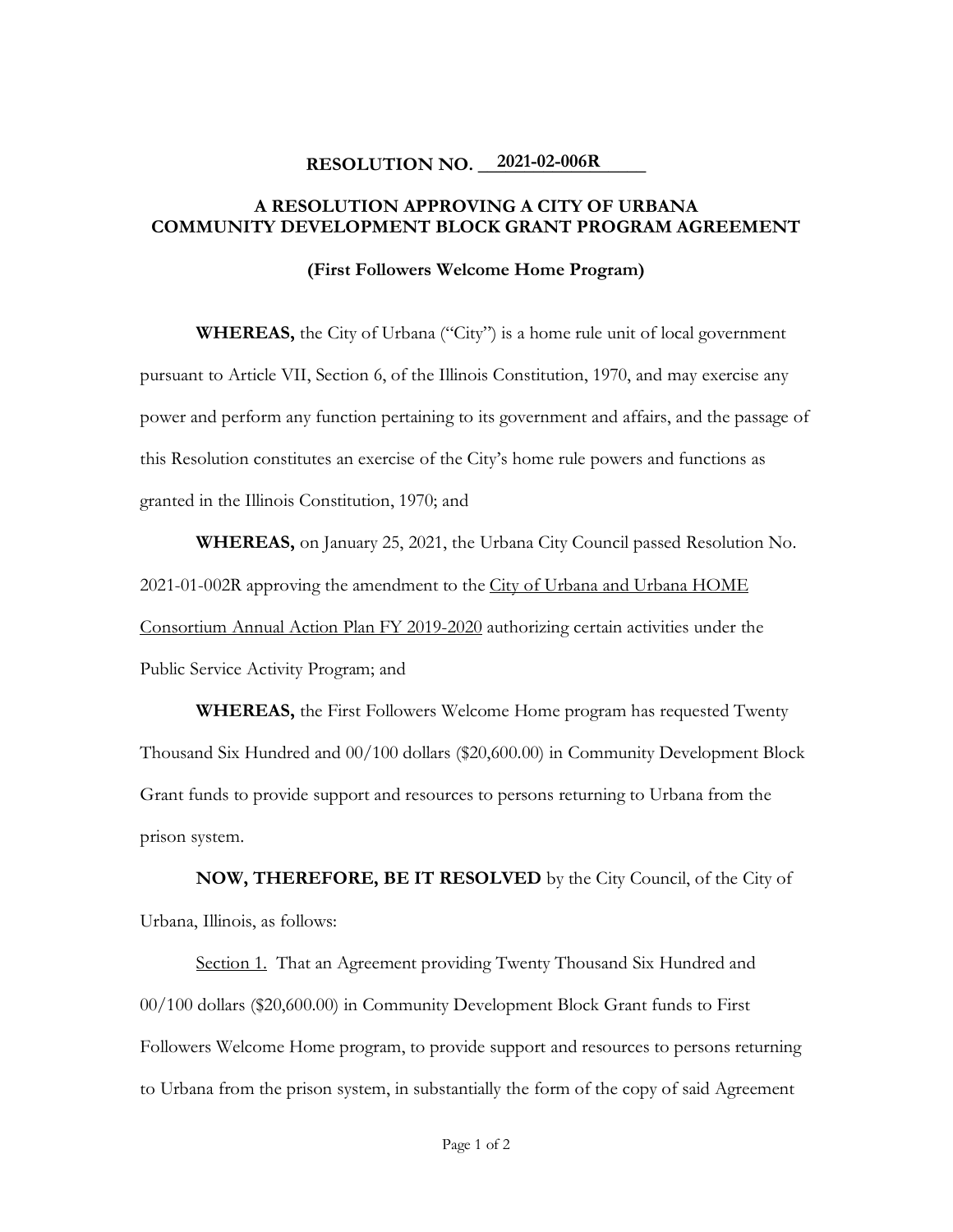attached hereto and hereby incorporated by reference, be and the same is hereby authorized and approved.

Section 2. That the Mayor of the City of Urbana, Illinois, be and the same is hereby authorized to execute and deliver and the City Clerk of the City of Urbana, Illinois, be and the same is authorized to attest to said execution of said Agreement as so authorized and approved for and on behalf of the City of Urbana, Illinois.

**PASSED BY THE CITY COUNCIL** this \_\_\_\_\_ day of \_\_\_\_\_\_\_\_\_\_\_\_\_, \_\_\_\_\_\_.

AYES:

NAYS:

ABSTENTIONS:

 $\overline{\phantom{a}}$  , where  $\overline{\phantom{a}}$  , where  $\overline{\phantom{a}}$  , where  $\overline{\phantom{a}}$ Phyllis D. Clark, City Clerk

**APPROVED BY THE MAYOR** this \_\_\_\_ day of\_\_\_\_\_\_\_\_\_\_\_\_\_\_\_\_\_\_\_\_\_\_\_\_\_\_, \_\_\_\_\_\_\_\_\_.

 $\overline{\phantom{a}}$  , where  $\overline{\phantom{a}}$  , where  $\overline{\phantom{a}}$  , where  $\overline{\phantom{a}}$ Diane Wolfe Marlin, Mayor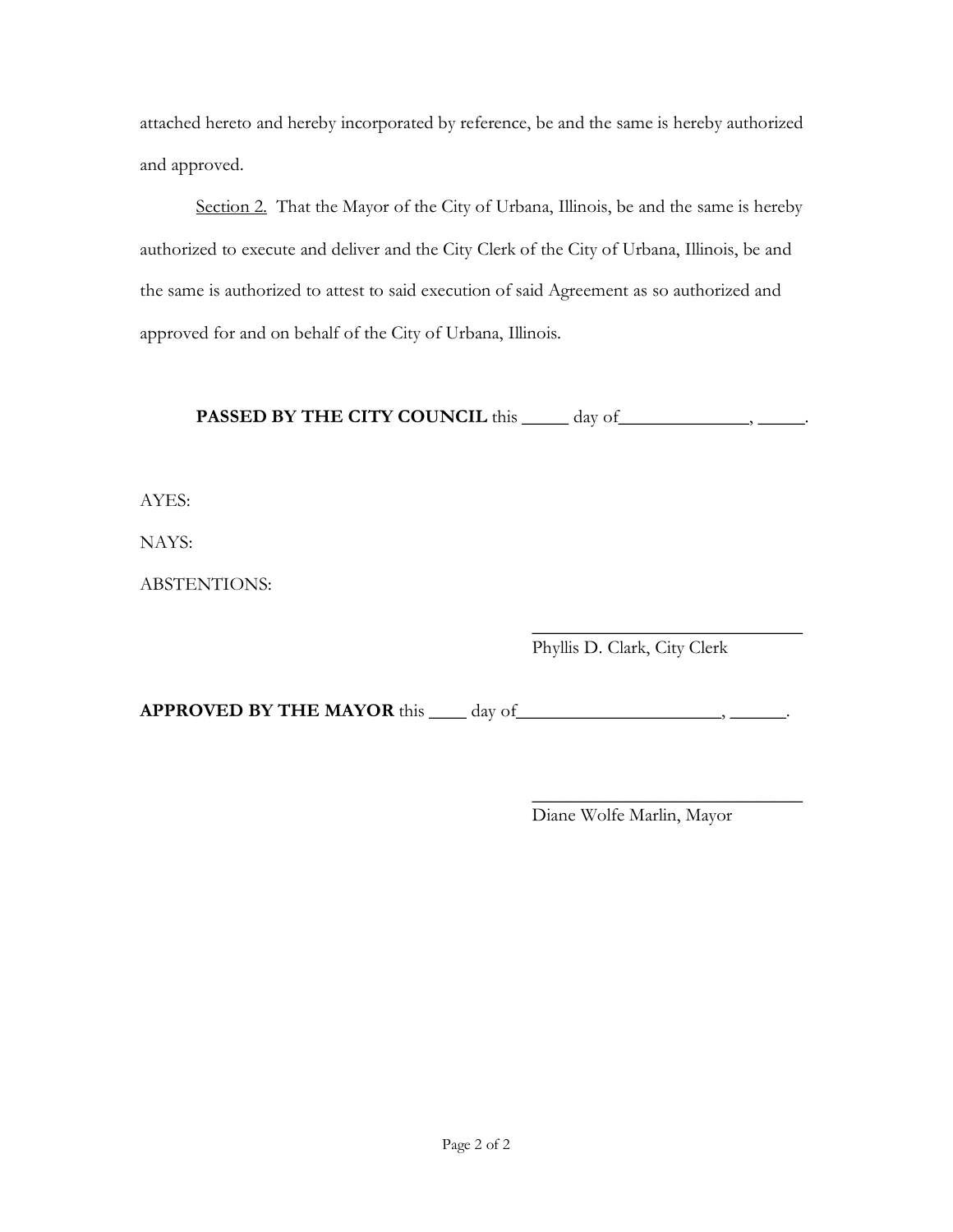## **CITY OF URBANA COMMUNITY DEVELOPMENT BLOCK GRANT**

#### **AGREEMENT**

| <b>SUBRECIPIENT NAME:</b> First Followers |                                     |  |
|-------------------------------------------|-------------------------------------|--|
| <b>PROJECT NAME:</b>                      | Welcome Home Program                |  |
| <b>PROJECT ADDRESS:</b>                   | 401 E Park St., Champaign, IL 61820 |  |
| CFDA No.                                  | 14.218                              |  |

THIS SUBRECIPIENT AGREEMENT, made and entered into by and between the CITY OF URBANA, an Illinois Municipal Corporation (hereinafter the "City"), and First Followers, an Illinois Not-For-Profit Organization (hereinafter the "Subgrantee").

#### **WITNESSETH**

WHEREAS, the City has been designated as an entitlement community by the U. S. Department of Housing and Urban Development (hereinafter "HUD") under provisions of the Housing and Community Development Act of 1974, as amended, and, as an entitlement community, the City will receive an entitlement of Community Development Block Grant (hereinafter "CDBG") funds for the period beginning July 1, 2019 and ending June 30, 2020, pursuant to the CDBG Program; and,

WHEREAS, the Urbana City Council has adopted an Annual Action Plan for the year beginning July 1, 2019 and ending June 30, 2020 which allocates a CDBG budget and authorizes establishment of public service/public facilities & improvement activities to be sponsored by non-profit agencies in the area; and,

WHEREAS, the City has the right and authority under said CDBG Program to allocate a portion of its funds to the Subgrantee for purposes of administering such activities; and,

WHEREAS, the City, as a condition of its assistance to the Subgrantee, requires the Subgrantee to file with the City certain attachments which are hereby incorporated and made part hereof.

NOW, THEREFORE, the parties hereby agree as follows:

- 1. The preamble set forth above is hereby incorporated and made part of the Subgrantee Agreement.
- 2. The purpose of this Subrecipient Agreement is to pledge FY 2019-2020 CDBG program funds to: Assist with reentry assistance to those leaving the prison system.
- 3. The City agrees to grant to the Subgrantee the sum of **Twenty Thousand Six Hundred and 00/100 Dollars (\$20,600.00)** and the Subgrantee agrees to abide by the CDBG Program and to use said funds for the purpose of carrying out Subgrantee Project No. 1920-CSSP-01 (hereinafter the "Project").
- 4. The Subgrantee understands and agrees that a request for disbursement of CDBG funds pursuant to this Subrecipient Agreement shall not be made until such funds are needed to pay eligible costs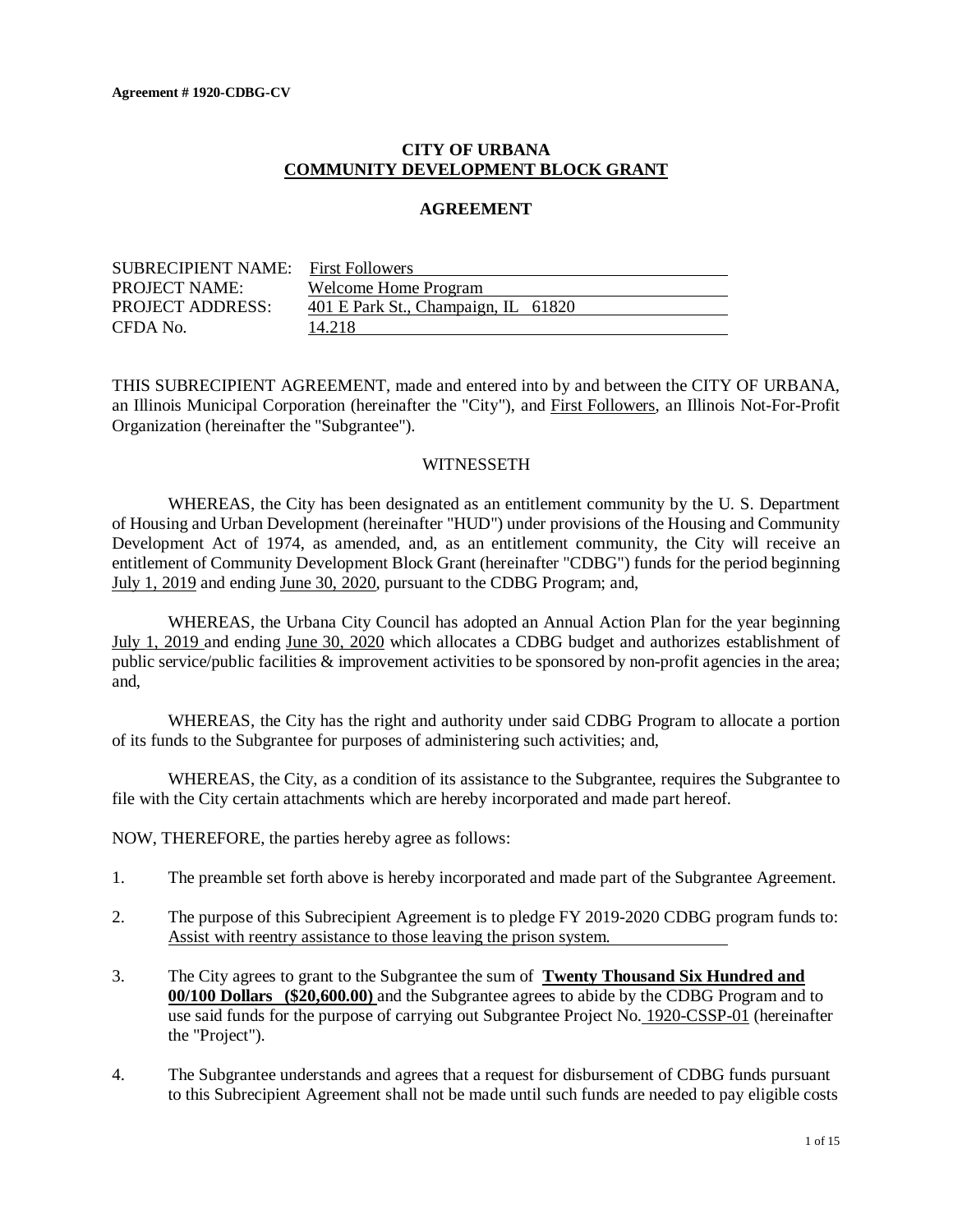related to the Project. Subgrantee understands and agrees that funding in the full amount of this Subrecipient Agreement is contingent upon the City receiving said CDBG funds, and should the entitlement funds be discontinued or reduced for any reason, Subgrantee understands and agrees that funding under this Subrecipient Agreement could cease or be reduced without advance notice.

- 5. The City and the Subgrantee agree that no modification to this Subrecipient Agreement shall be effective unless in writing and executed by both the City and the Subgrantee.
- 6. The Subgrantee agrees and authorizes the City and HUD to conduct on-site reviews, examine personnel records and to conduct any other procedures and practices to audit and assure compliance with this Subrecipient Agreement and applicable HUD regulations. The Subgrantee shall execute and abide by the terms of Attachment A, Equal Employment Opportunity Certification, and with all City of Urbana Affirmative Action requirements.
- 7. The Subgrantee shall complete and adhere to Attachment B, Assurances, of this Subrecipient Agreement and shall submit said Attachment B to the City as a condition of final execution of this Subrecipient Agreement.
- 8. The Subgrantee shall complete and adhere to Attachment C, Statement of Special Conditions, and submit said Attachment C to the City as a condition of final execution of this Agreement.
- 9. The Subgrantee shall at all times observe and comply with all laws, ordinances, or regulations of the federal, state, county, and local governments which may in any manner effect the performance of the Subgrantee with respect to the Subrecipient Agreement.
- 10. The Subgrantee represents to the City that the Project shall begin on July 1, 2020 and shall terminate on December 31, 2021, unless otherwise extended in a written modification to this contract executed by the City and Subgrantee.
- 11. The Subgrantee shall not assign this Subrecipient Agreement nor any part thereof and the Subgrantee shall not transfer nor assign any funds or claims due hereunder without the prior written approval of the City. Any transfer or assignment of funds pursuant to the Subrecipient Agreement, either in whole or in part, or any interest therein, without prior written consent of the City shall be of no force or effect.
- 12. The Subgrantee shall not assign, convey or otherwise transfer any of its rights, duties or obligations under this Subrecipient Agreement to another person without the express written consent of the City and authorization of HUD. In the event Subgrantee seeks to assign, convey or otherwise transfer any of its rights, duties or obligations under this Subrecipient Agreement, the Subgrantee must demonstrate that an open, impartial and competitive selection process will be used in making any such assignment, conveyance or transfer of its rights, duties and/or obligations.
- 13. The allocation of these funds shall in no way obligate the City for any financial responsibility incurred by the project in excess of the stipulated allocation. The allocation of these funds shall in no way obligate the City to bear responsibilities for the maintenance of any project under the provision of the Housing and Community Development Act of 1974, as amended.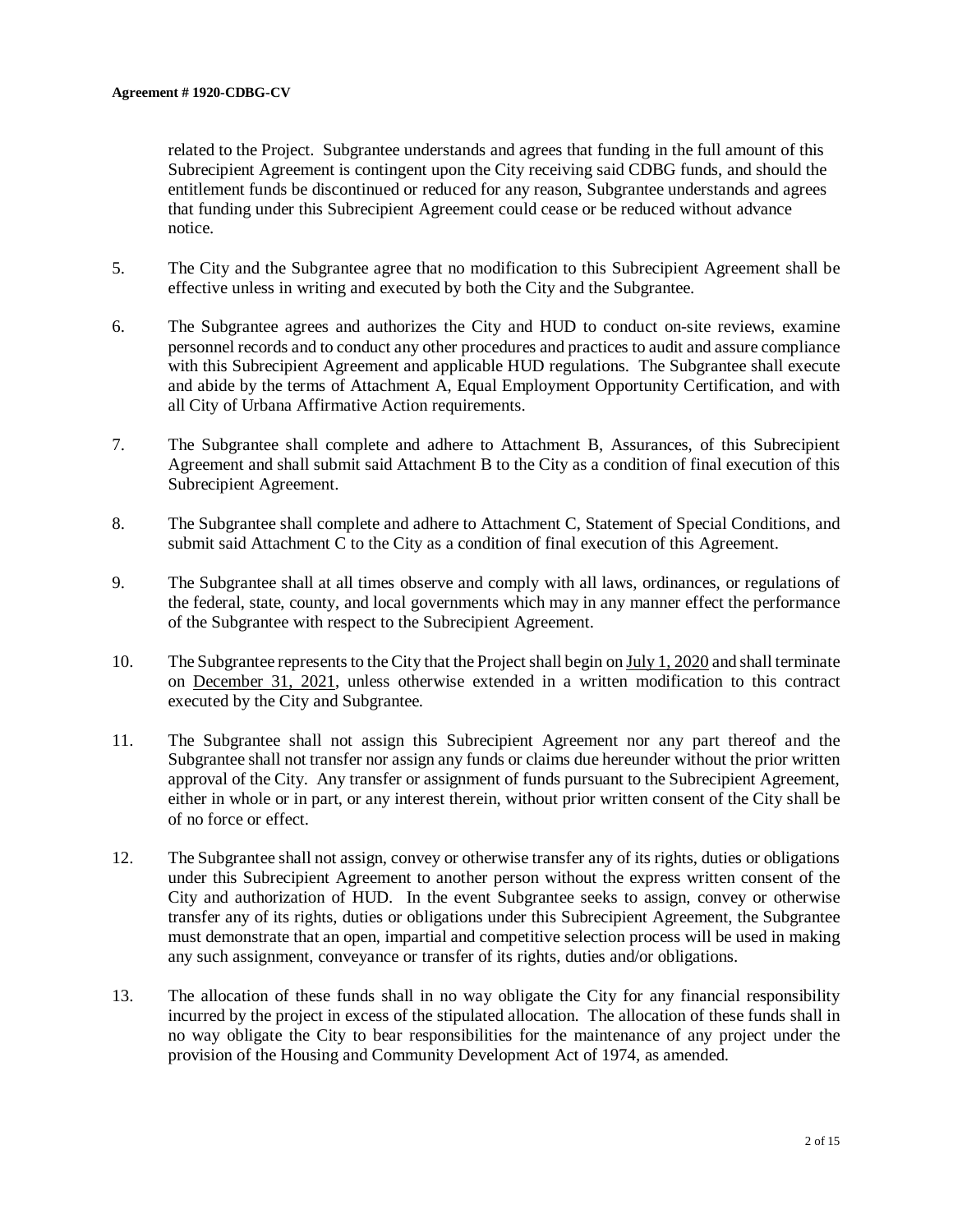#### **Agreement # 1920-CDBG-CV**

- 14. This Agreement neither obligates nor precludes the City from further accepting or distributing funds entitled to the City nor restricts nor limits the powers of the City to use such funds pursuant to the provisions of the Housing and Community Development Act of 1974, as amended.
- 15. This Agreement neither obligates nor precludes the Subgrantee from further accepting funds or assistance pursuant to the Housing and Community Development Act of 1974, as amended.
- 16. The Subgrantee agrees to protect, indemnify, hold and save harmless, and defend the City against any and all claims, costs, causes, actions and expenses, including but not limited to attorneys' fees incurred by reason of a law suit or claim for compensation arising in favor of any person, including the employees or officers or independent contractors or subcontractors or agents of the Subgrantee, on account of personal injuries or death, or damages to property occurring, growing out of, incident to, or resulting under this project, whether such loss, damage, injury or liability is contributed to by the negligence of the City or its officers, employees or agents, or by the premises themselves or any equipment thereon whether latent or patent, or from other causes whatsoever, except that Subgrantee shall have no liability for damages or the costs incident thereto caused by the sole negligence of the City, or its officers, employees or agents.
- 17. It is mutually understood and agreed that the Subgrantee shall have full control of the ways and means of performing the services referred to herein, subject to guidelines established in Attachment C, and that the Subgrantee or its employees, representatives, subcontractors, or agents are in no sense employees of the City.
- 18. However, Subgrantee agrees that in the procurement of supplies, equipment, construction, and services, the following conflict of interest provisions shall apply.
	- A. No persons who exercise or have exercised any functions or responsibilities with respect to activities assisted under this Agreement, or who are in a position to participate in a decision-making process or gain inside information with regard to such activities, may obtain a financial interest or benefit from a CDBG-assisted activity, either for themselves or those with whom they have business or family ties, during their tenure or for one year thereafter.
	- B. This conflict of interest provision of shall apply to any person who is an employee, agent, consultant, officer, or elected official or appointed official of the Subgrantee or the City.
	- C. Upon written request, exceptions to the conflict of interest provisions may be granted jointly by the City and HUD on a case-by-case basis but only after the Subgrantee has disclosed the full nature of the conflict, submitted proof that the disclosure has been made public, and provided a legal opinion that there would be no violation of state or local law if the exception were granted.
- 19. Upon execution of this Subrecipient Agreement, including the required submission of all required attachments, the City and the Subgrantee shall adhere to the following:
	- A. The City and Subgrantee shall adhere to all special conditions described in Attachments A, B, and C of this Subrecipient Agreement;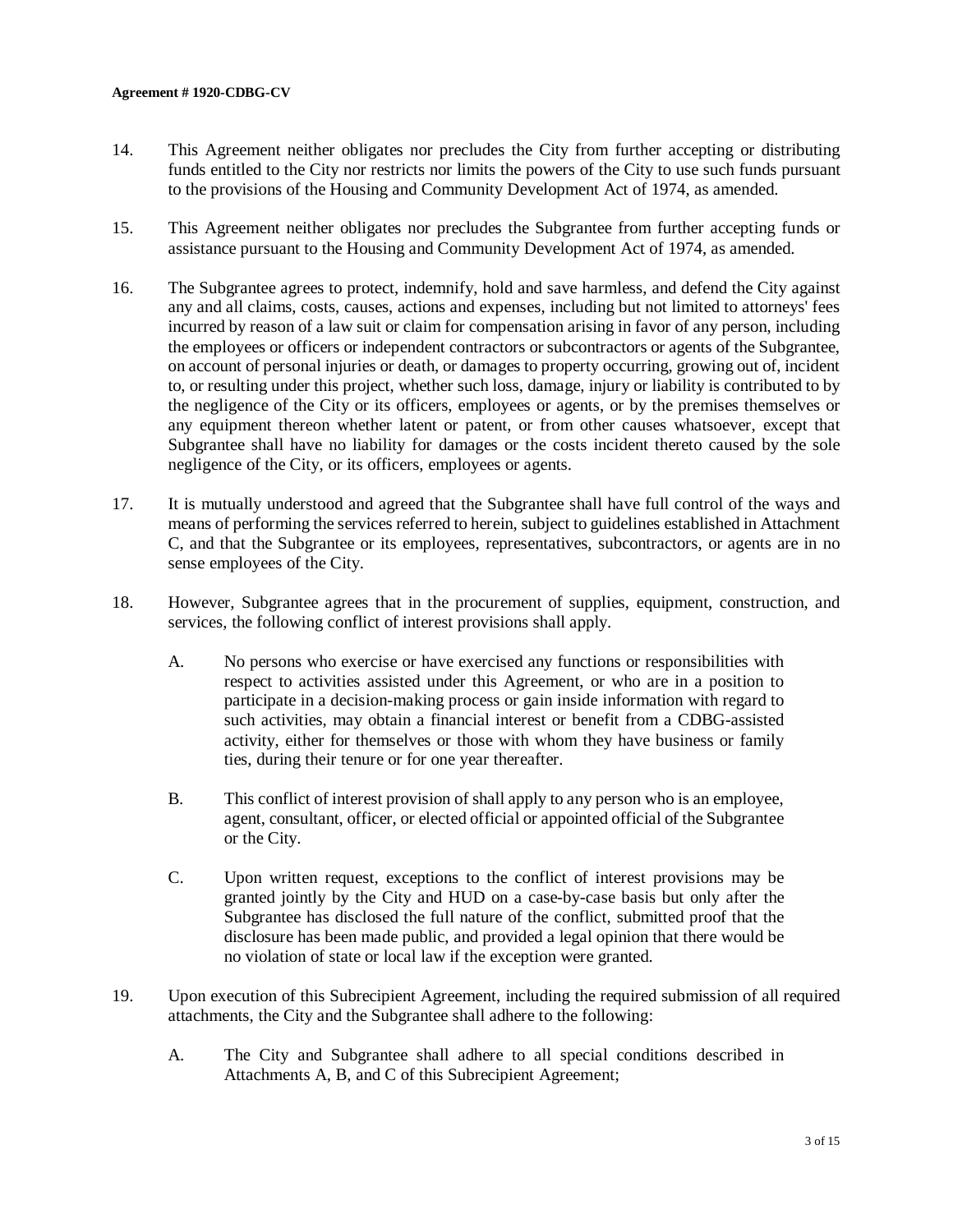- B. To the greatest extent feasible all expenditures made under this project shall be made to Champaign County firms and individuals;
- C. Financial records and payments shall comply with all federal regulations;
- D. The Subgrantee agrees to allow any and all audits of its records as may be required and to permit inspection of program records by representatives of the Urbana Grants Management Division and HUD.
- E. The Subgrantee agrees to retain all records pertinent to expenditures incurred under this Agreement for a period of five (5) years after the termination of all activities funded under this Agreement.
- F. The Subgrantee shall maintain client data demonstrating client eligibility for services provided. Such data shall include, but not be limited to, client name, address, income level or other basis for determining eligibility, and description of service provided. Subgrantee agrees that client information collected pursuant to this Subrecipient Agreement is confidential, and the use or disclosure of such information, when not directly connected with the administration of the Project, is prohibited unless prior written consent is obtained from such person receiving service, and in the case of a minor, that of a responsible parent/guardian.
- 20. The City may suspend or terminate this Subrecipient Agreement, in whole or in part, if Subgrantee materially fails to comply with any term of the Subrecipient Agreement, or with any of the rules, regulations or provisions referred to herein; and the City may declare the Subgrantee ineligible for any further participation in the CDBG program, in addition to other remedies as provided by law.

The Subgrantee agrees that if the City determines that the Subgrantee has not complied with or is not complying with the provisions of the Subrecipient Agreement and so notifies the Subgrantee by written notice of said violations and the Subgrantee fails to correct said violations within thirty (30) days from receipt of said notice, the City may terminate this Subrecipient Agreement by written notice. The City may take other action as may be permitted by this Subrecipient Agreement.

If it is the decision of the City to require the repayment to the City of any grant funds provided to the Subrecipient, the Subrecipient agrees to pay back to the City all such funds up to the amount of grant funds provided to them by the City (hereafter called "Recapture") within thirty (30) days. No delay or omission by the City in exercising any right or remedy available to it under this Subrecipient Agreement shall impair any such right or remedy or constitute a waiver or acquiescence in any Subrecipient default.

21. A default shall consist of any use of grant funds for a purpose other than as authorized herein, failure of the Subrecipient to provide the essential services or utilize shelter operation funds in the minimum amounts and for the minimum time period in accordance with the requirements of Attachment A provisions, noncompliance with the Act or Attachment A provisions, failure to return the executed subrecipient agreement, failure to maintain detailed financial records concerning the use of the Grant Funds, or any other material breach of the Subrecipient Agreement.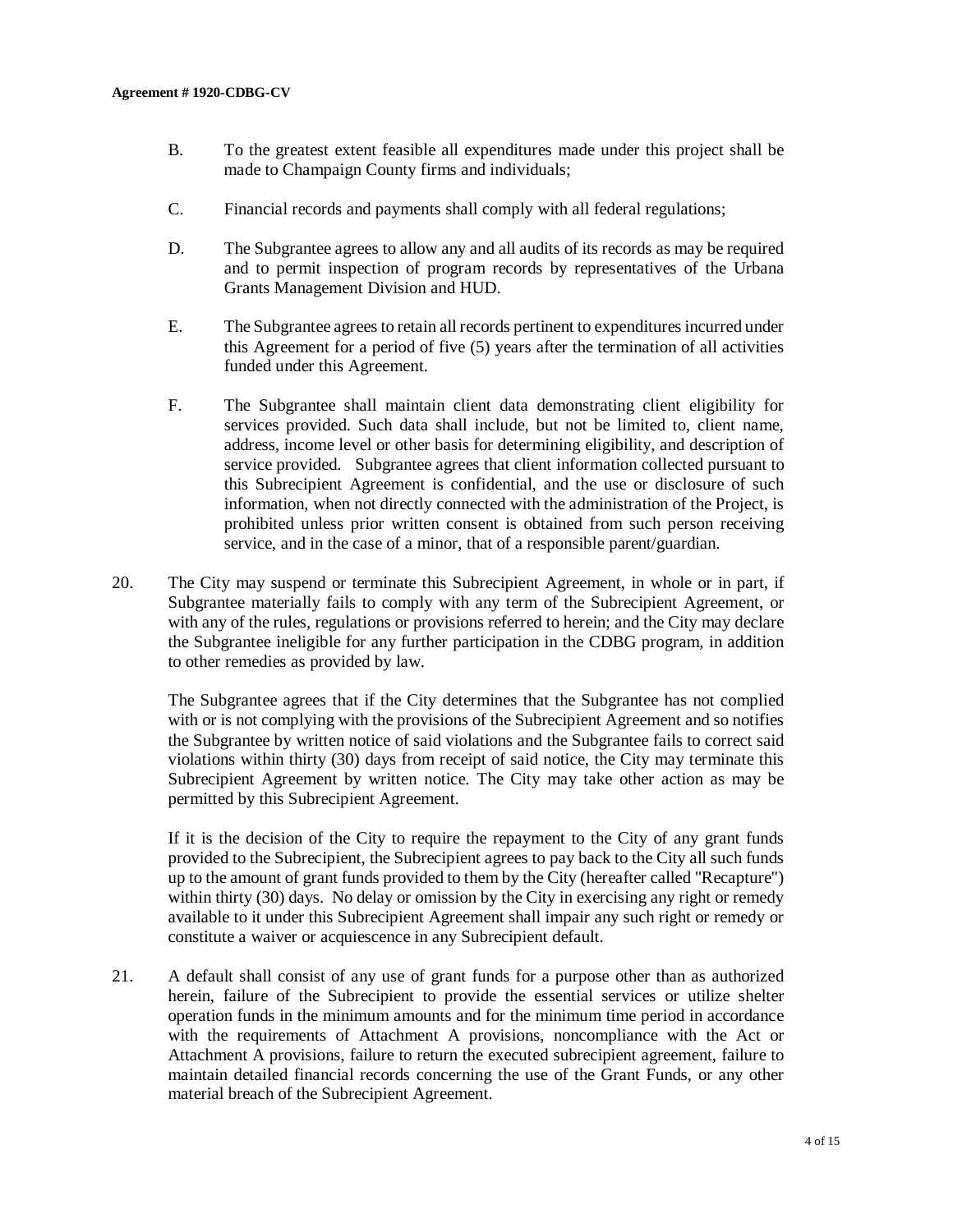- 22. In the event of a default by the Subrecipient, the City shall give written notice of such default which notice shall describe the nature of the default and the Section of this Subrecipient Agreement which the City believes was breached. The Subrecipient shall have fourteen (14) calendar days from the date it receives the aforesaid notice to either cure the default or provide evidence in written form that no such default in fact occurred. In the event that the Subrecipient fails to cure the default or provide written evidence that no such default in fact occurred, the City shall have the right to take one or more of the following actions:
	- A. Direct the Subrecipient to submit progress schedules for completing approved activities;

B. Issue a letter of warning advising the Subrecipient of the default, establishing a date by which corrective actions must be completed and putting the Subrecipient on notice that more serious actions will be taken if the default is not corrected or is repeated;

C. Direct the Subrecipient to establish and maintain a management plan that assigns responsibilities for carrying out remedial actions;

- D. Direct the Subrecipient to suspend, discontinue, or not incur costs for the affected activity;
- E. Reduce or recapture the grant authorized herein;
- F. Direct the Subrecipient to reimburse the City for costs inappropriately charged to the City;
- G. Other appropriate action including, but not limited to, any remedial action legally available.
- 23. Subgrantee shall submit regular Progress Reports to the City in the form, content, and frequency as required by the City. Requirements for said Progress Reports are specified in Attachment C hereto and made a part hereof.
- 24. Notices and communications under this Agreement shall be sent first class, prepaid mail to the respective parties as follows:

| TO THE CITY:       | Sheila E Dodd, Manager                  |
|--------------------|-----------------------------------------|
|                    | <b>Grants Management Division</b>       |
|                    | Dept. of Community Development Services |
|                    | City of Urbana                          |
|                    | 400 South Vine Street                   |
|                    | Urbana, Illinois 61801                  |
|                    |                                         |
| TO THE SUBGRANTEE: | Marlon Mitchell                         |
|                    | <b>First Followers</b>                  |
|                    | 401 E Park St.                          |
|                    | Champaign, Illinois 61820               |
|                    |                                         |

25. Any notice required to be given pursuant to this Subrecipient Agreement may be given in any one or more of the following ways and such notice shall be deemed effect as hereinafter stated: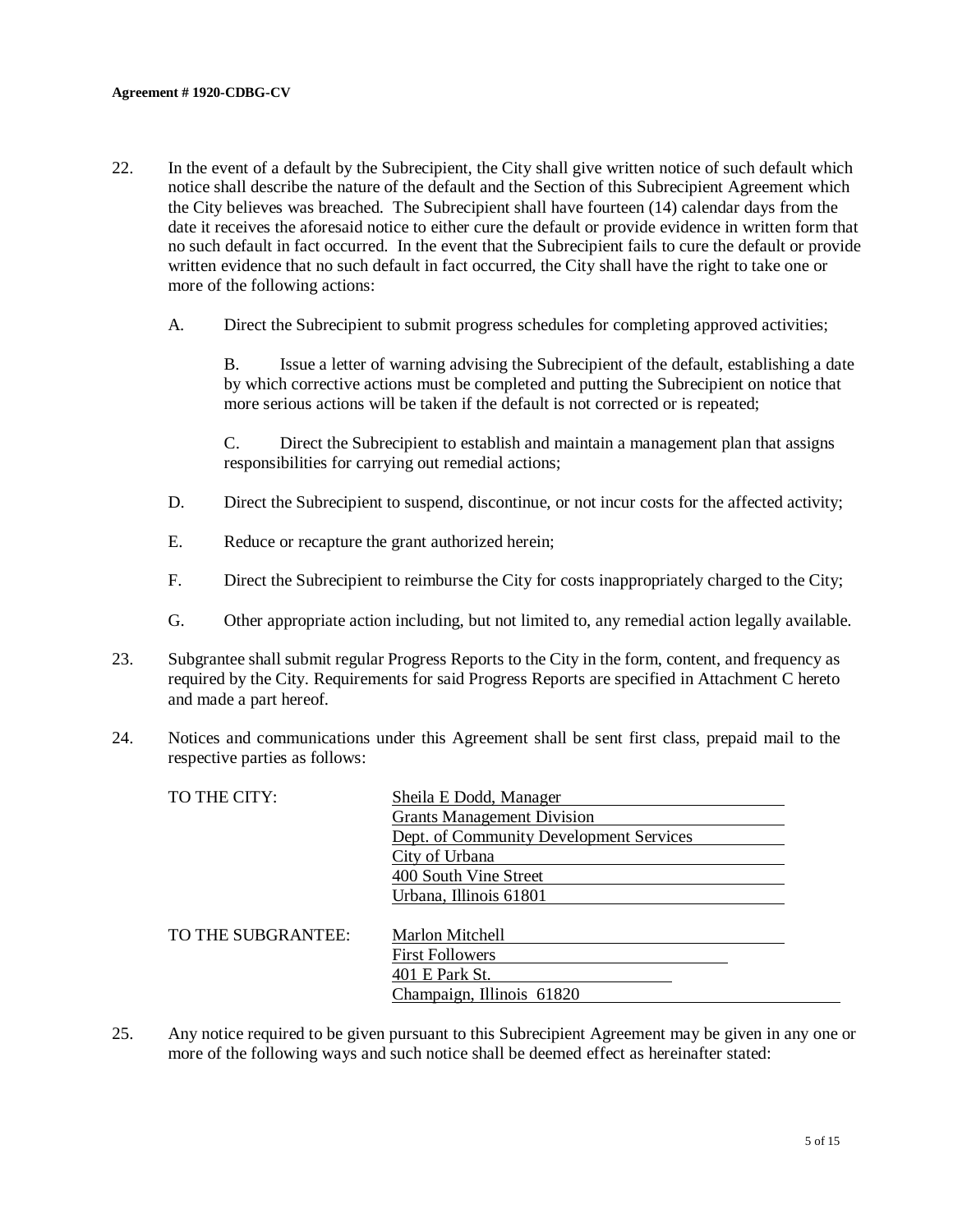CITTLET

- A. By certified or registered U.S. First Class Mail with return receipt requested in which case if such notice is placed in a properly addressed envelope bearing proper postage, such notice shall be deemed effective four (4) days after placement with the U.S. Postal Service.
- B. By overnight courier services in which case if such notice is properly directed with courier service fees paid for by the sender, such notice shall be deemed effective the next business day after delivery.
- C. By facsimile if the sender's facsimile machine provides a printed receipt which acknowledges that the recipient's facsimile machine received the transmission, such notice shall be deemed effective the next business day after delivery.
- 26. In the event of a dispute between the parties to this Subrecipient Agreement, the parties, before filing any court action, shall jointly select a mediator and shall make a good faith effort in such mediation to resolve their differences. The parties shall share equally in the cost of such mediation service. In the event mediation fails to resolve the dispute between the parties, either party may file and maintain an action in the Circuit for the Sixth Judicial Circuit, Champaign, Illinois. The law of the State of Illinois shall govern any and all actions to enforce, construe and/or interpret this Subrecipient Agreement.
- 27. This Agreement shall be effective as of the date executed by the City.

| BY:               |  |
|-------------------|--|
| DATE:             |  |
| ATTEST:           |  |
|                   |  |
| <b>SUBGRANTEE</b> |  |
| BY:               |  |
|                   |  |
|                   |  |
|                   |  |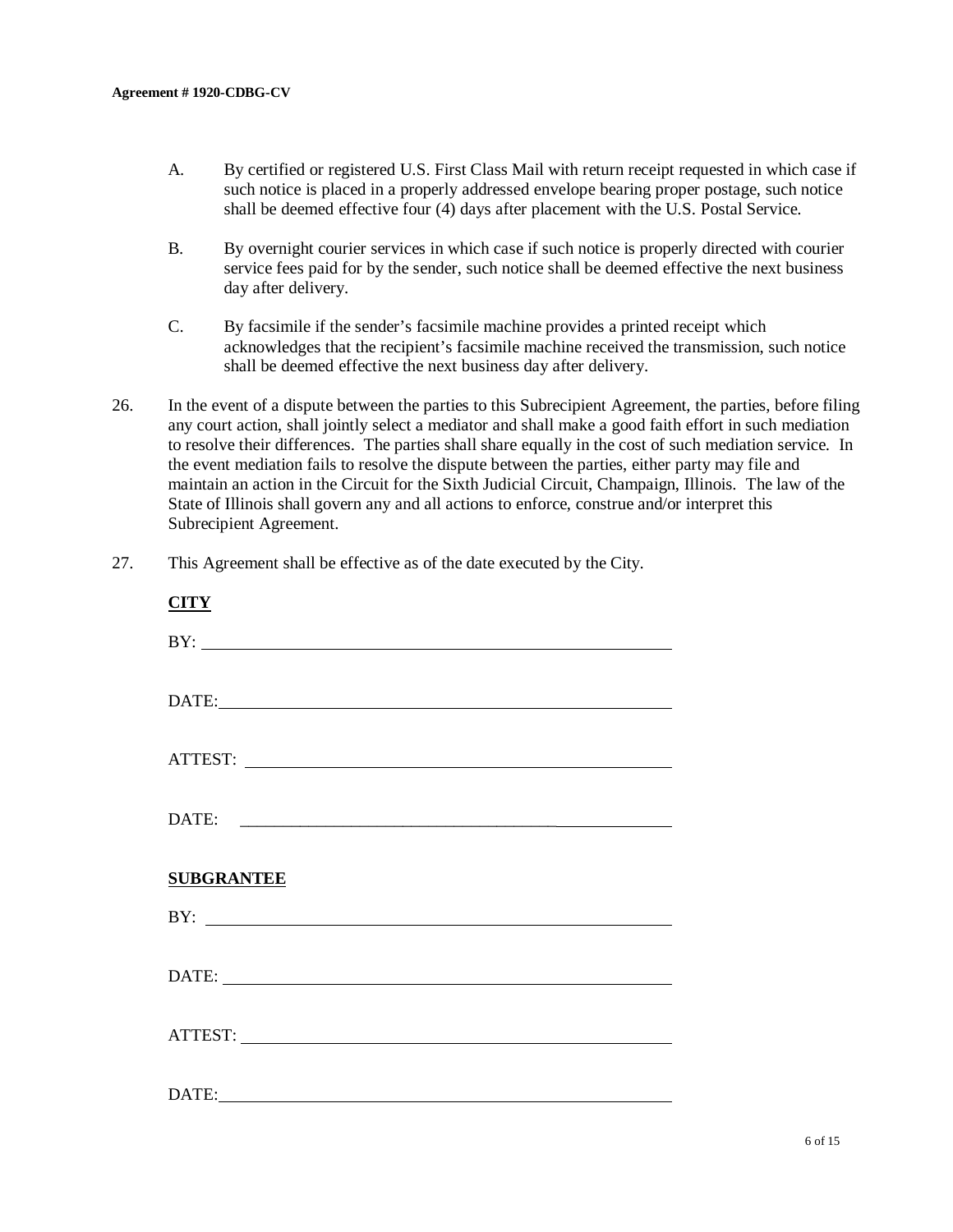### **ATTACHMENT A EQUAL EMPLOYMENT OPPORTUNITY CERTIFICATION**

The undersigned understands and agrees that it is a Subgrantee of the Urbana CDBG Program and agrees that there shall be no discrimination against any employee who is employed in carrying out work receiving assistance from the City and HUD, or against any applicant for such employment, because of race, color, creed, class, national origin, religion, sex, age, marital status, physical and mental disability, personal appearance, sexual orientation, family responsibilities, matriculation, political affiliation, prior arrest or conviction record or source of income, or any other discrimination based upon categorizing or classifying a person rather than evaluating a person's unique qualifications relevant to opportunities in employment, upgrading, demotion or transfer; recruitment advertising; layoff or termination; rates of pay or other forms of compensation; and selection for training, including apprenticeship.

The Subgrantee further agrees to the following:

(1) It will be bound by said equal opportunity clause with respect to its own employment practices during the duration of its participation with the City and HUD;

(2) It will furnish the City and HUD such information as they may require for the supervision of such compliance and will otherwise assist the City and HUD in the discharge of primary responsibility for securing compliance;

(3) It will carry out such sanctions and penalties for violation of the equal opportunity clause as may be imposed upon contractors and subcontractors by the Secretary of Labor, the City or HUD;

- (4) It shall abide by the Urbana Human Rights Ordinance regarding equal employment.
- (5) In the event that it fails or refuses to comply with the undertaking, the City or HUD may cancel, terminate or suspend in whole or in part any contractual agreements the City or HUD may have with the Subgrantee; may refrain from extending any further assistance to the Subgrantee under any program until satisfactory assurance of future compliance has been received from such Subgrantee; or may refer the case to HUD for appropriate legal proceedings.

| Signature:                                              |  |  |
|---------------------------------------------------------|--|--|
| Title:<br><u> 1989 - Jan Samuel Barbara, margaret e</u> |  |  |
| Date:                                                   |  |  |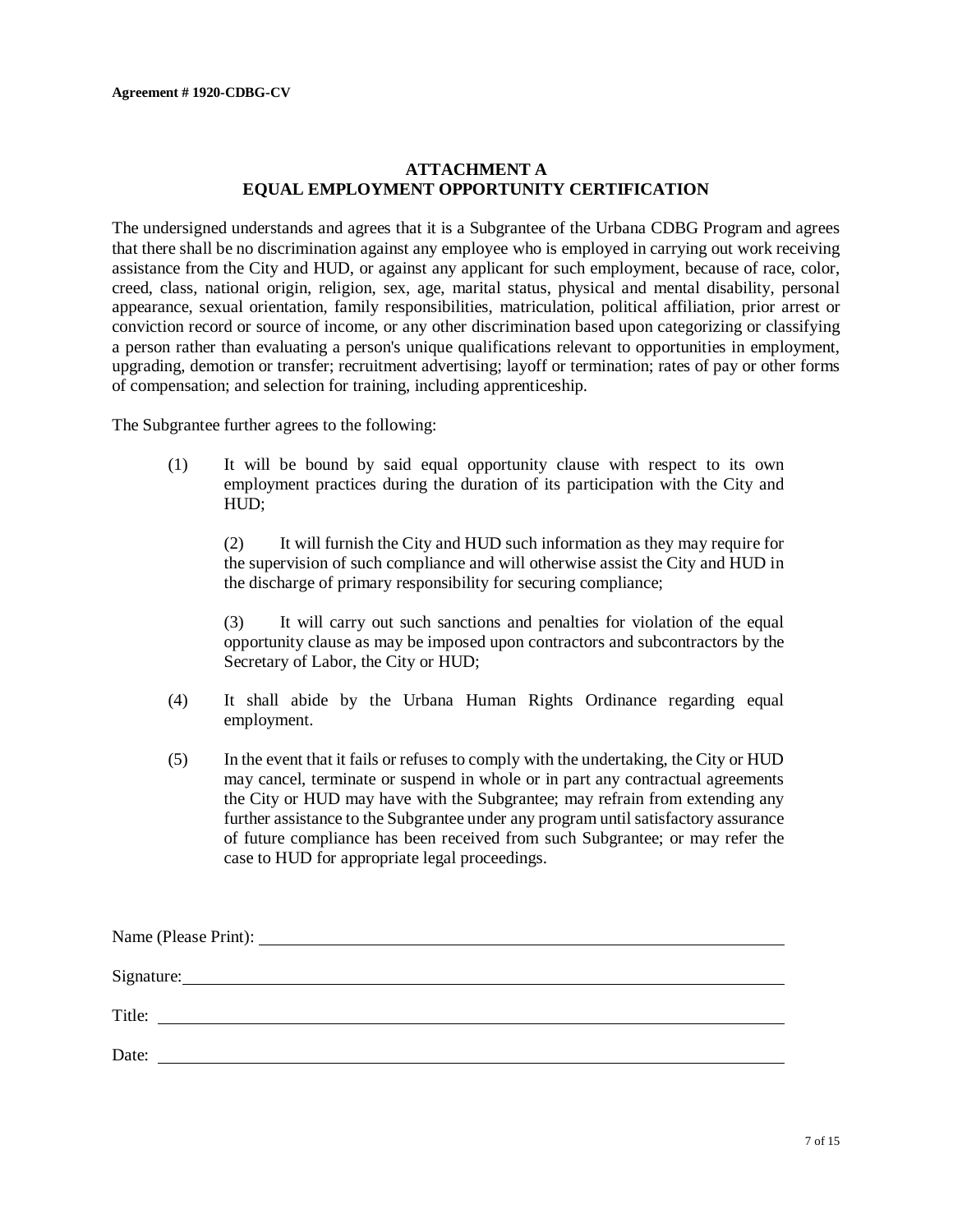### **ATTACHMENT B ASSURANCES**

The Subgrantee hereby assures and certifies with respect to the grant that:

- 1. It possesses legal authority to receive CDBG Program funds from the City and to execute the proposed program.
- 2. Its governing body has duly adopted or passed as an official act a resolution, motion, or similar action authorizing execution of this Agreement, including all understandings and assurances contained herein, and directing and designating the authorized representative of the Subgrantee to act in connection with the Agreement and to provide such additional information as may be required.
- 3. The City of Urbana's CDBG Program has been developed so as to give maximum feasible priority to activities which will benefit very low-income families. As a subrecipient of CDBG Program funds, Subgrantee agrees to give maximum feasible priority to very low-income families when administering the Subgrantee program described herein.
- 4. The Subgrantee acknowledges and affirms that it has the organizational capacity to adhere to collection and reporting requirements, regarding performance measures, as required by Uniform Administrative Requirements, Cost Principles, and Audit Requirements for Federal Awards; Final Rule Subpart D, Sections 200.300-200.303. Such performance measures will be decided upon by the Subgrantee and the City, based on the requirements outlined by HUD for the category of eligible activities that the Subgrantee's program engages in. These categories have been described within HUD's "Community Development Block Grant Program: Guide to National Objectives and Eligible Activities for Entitlement Communities," and the Guide, as amended, shall be incorporated hereto by reference. The Subgrantee is permitted to demonstrate organizational capacity by various methods, including but not limited to:
	- Use of OMB-approved standard information collections when providing financial and performance information;
	- Providing financial data showing performance accomplishments of the Grant award;
	- Cost information shall be distributed to the City to demonstrate cost effective practices;
	- Subgrantee shall provide the City with the same information required by the Federal awarding agency under sections 200.301 and 200.210; and
	- All expenditures shall be accounted for, in compliance with requirements under section 200.302, as interpreted by the City.
	- Audits shall be conducted annually.
- 5. The Subgrantee agrees to follow either the procurement guidelines set forth in Section 200.320 of the Omni Circular, or the procurement guidelines/standards which the Subgrantee uses during its normal course of business; whichever of the two guidelines is more restrictive. If the procurement methods that the Subgrantee uses during its normal course of business are more restrictive, those guidelines shall be used, and a copy of those guidelines will be attached to this agreement as Attachment D and will be incorporated into this agreement by reference. If the procurement guidelines set forth in Section 200.320 of the Omni Circular are more restrictive, then the program procurement methods shall be limited to procurement by (a) small purchase procedures; (b) sealed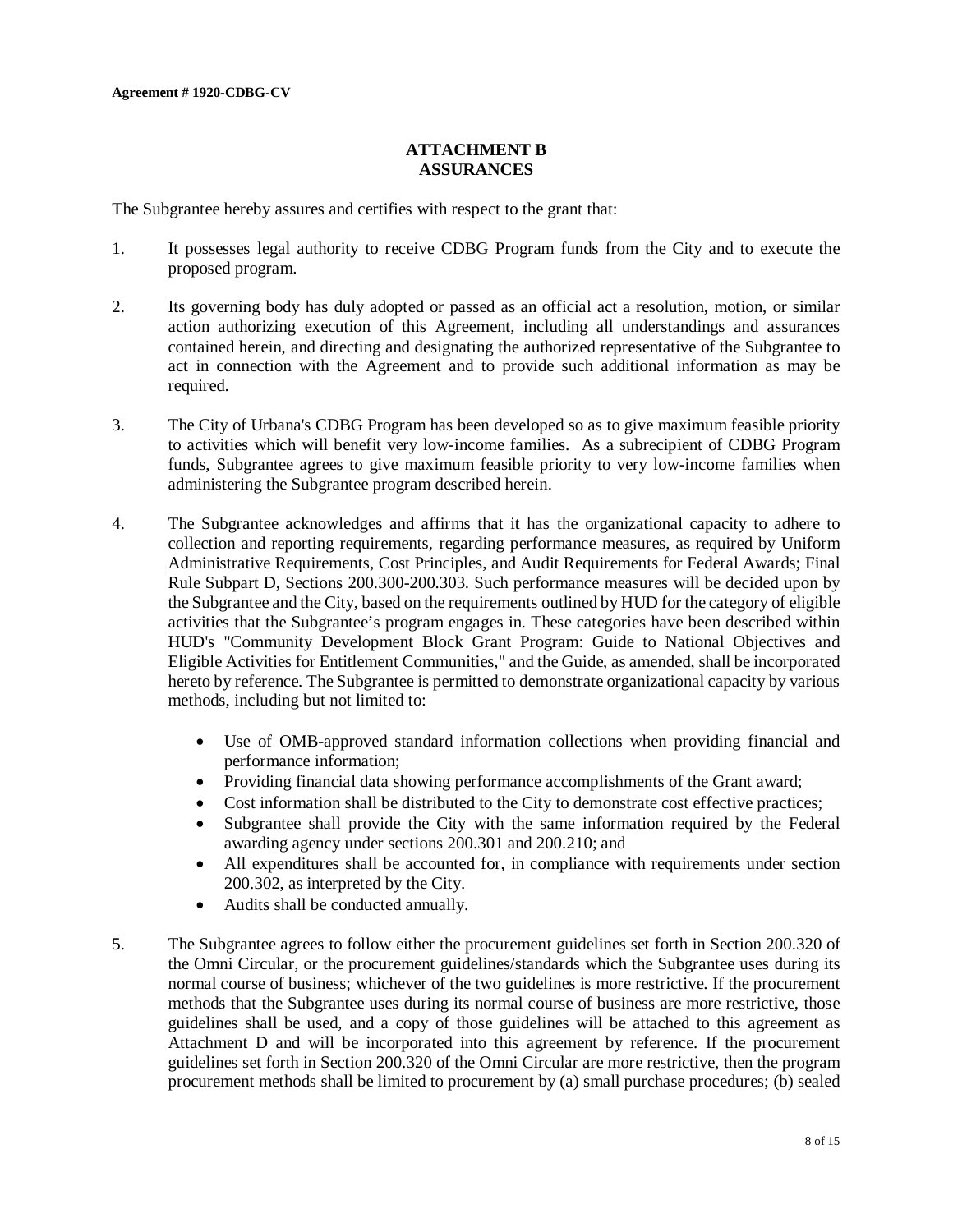bids; (c) competitive proposals; or (d) noncompetitive proposals, as directed by and outlined in Section 200.320.

- 6. It will comply with
	- A. Title VI of the Civil Rights Act of 1964 (P.L. 88-352) and the regulations issued pursuant thereto (24 CFR Part I), which provide that no person in the United States shall on the grounds of race, color, or national origin, be excluded from participation in, be denied the benefits of, or be otherwise subjected to discrimination under any program or activity for which the Subgrantee received Federal financial assistance and will immediately take any measure necessary to effectuate this assurance.
	- B. Section 109 of the Housing and Community Development Act of 1974, and the regulations issued pursuant thereto (24 CFR 570.601), which provide that no person in the United States shall, on the ground of race, color, national origin, or sex, be excluded from participation in, be denied the benefits of, or be subjected to discrimination under, any program or activity funded in whole or in part with Title I funds.
	- C. Executive Order 11246, and all regulations issued pursuant thereto (24 CFR Part 130), which provide that no person shall be discriminated against on the basis of race, color, religion, sex or national origin in all phases of employment during the performance of federal or federally-assisted contracts. Such contractors and subcontractors shall take affirmative action to insure fair treatment in employment, upgrading, demotion, or transfer; recruitment or recruitment advertising; layoff or termination, rates of pay or other forms of compensation and selection for training and apprenticeship.
	- D. Section 3 of the Housing and Urban Development Act of 1968, as amended, requiring that to the greatest extent feasible opportunities for training and employment be given lower-income residents of Champaign County and contracts for work in connection with the project be awarded to eligible business concerns which are located in, or owned in substantial part by, persons residing in Champaign County.
	- E. Labor Standards. The requirements of the Secretary of Labor in accordance with the Davis-Bacon Act as amended, Sections 103 & 107 of Contract Work Hours and Safety Standards Act (40 U.S.C. 327 *et seq*.) and all other applicable Federal, state and local laws and regulations pertaining to labor standards insofar as those acts apply to the performance of this Agreement. The Subgrantee agrees to comply with the Copeland Anti-Kick Back Act (18 U.S.C. 874 *et seq*.) and its implementing regulations of the U.S. Department of Labor at 29 CFR Part 5. The Subgrantee shall maintain documentation that demonstrates compliance with hour and wage requirements of this part. Such documentation shall be made available to the Grantee for review upon request.
	- F. Guidelines for Energy Management/Energy Star. Guidelines have been established regarding energy management using Energy Star and are recommended by both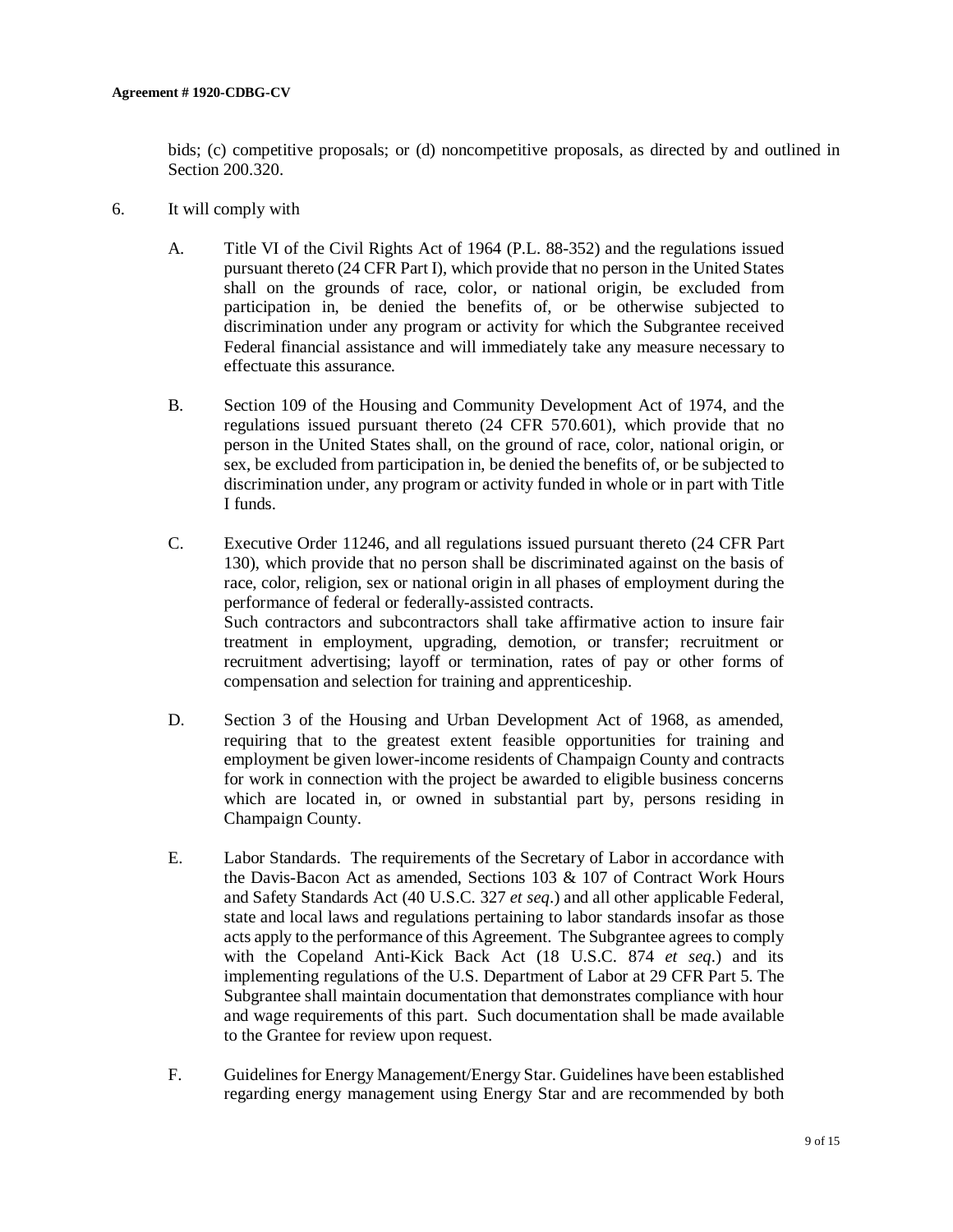the Dept. Housing & Urban Development and the Illinois Department of Commerce and Economic Opportunity and subgrantees are encouraged to follow these guidelines.

- G. Copyrights. If this contract results in any copyrightable material or inventions, the Grantee and/or grantor agency reserves the right to royalty-free, non-exclusive and irrevocable license to reproduce, publish or otherwise use and to authorize others to use, the work or materials for governmental purposes.
- H. Patent Rights. Agencies shall use standard patent rights clause specified in "rights to Inventions made by Non-Profit Organizations and Small Business Firms" (37 CFR Part 401), when providing support for research and development.
- I. Clean Air/Clean Water. The Subrecipient agrees to comply with the following requirements insofar as they apply to the performance of this Agreement:
	- a. Clean Air Act, 42 U.S.C. , 7401, *et seq*.;
	- b. Federal Water Pollution Control Act, as amended, 33 U.S.C., 1251, *et seq.*, as amended, 1318 relating to inspection, monitoring, entry, reports, and information, as well as other requirements specified in said Section 114 and Section 308, and all regulations and guidelines issued thereunder;
	- c. Environmental Protection Agency (EPA) regulations pursuant to 40 CFR Part 50, as amended.
- J. Disbarment & Suspension. The Subrecipient certifies that it is not Disbarred or Suspended or otherwise excluded from or ineligible for participation in Federal assistance programs under Executive Order 12549. The Subgrantee shall establish procedures to ensure that any award made to contractors or subcontractors at any tier, is not in violation of the non-procurement debarment and suspension common. The Subgrantee shall verify and document that none of its contractors or subcontractors are debarred, suspended, or otherwise excluded from participation through the effective use of the List of Parties Excluded from Federal Procurement or Non-procurement programs ("List".) The Subgrantee may request assistance from the City of Urbana to access the List and document results to the file, or verify by using the following website [\(www.epls.gov\)](http://www.epls.gov/) or any other approved method.
- 7. It will establish safeguards to prohibit employees from using positions for a purpose that is or gives the appearance of being motivated by a desire for private gain for themselves or others, particularly those with whom they have family, business, or other ties.
- 8. It will comply with the provisions of the Hatch Act which limit the political activity of employees. No federally appropriated funds have been paid or will be paid, by or on behalf of Subgrantee, to any person for influencing or attempting to influence an officer or employee of any agency including the City, a Member of Congress, an officer or employee of Congress, or an employee of a Member of Congress in connection with the awarding of any federal contract, the making of any federal grant, the making of any federal loan, the entering into of any cooperative agreement, and the extension, continuation, renewal, amendment, or modification of any federal contract, grant, loan, or cooperative agreement.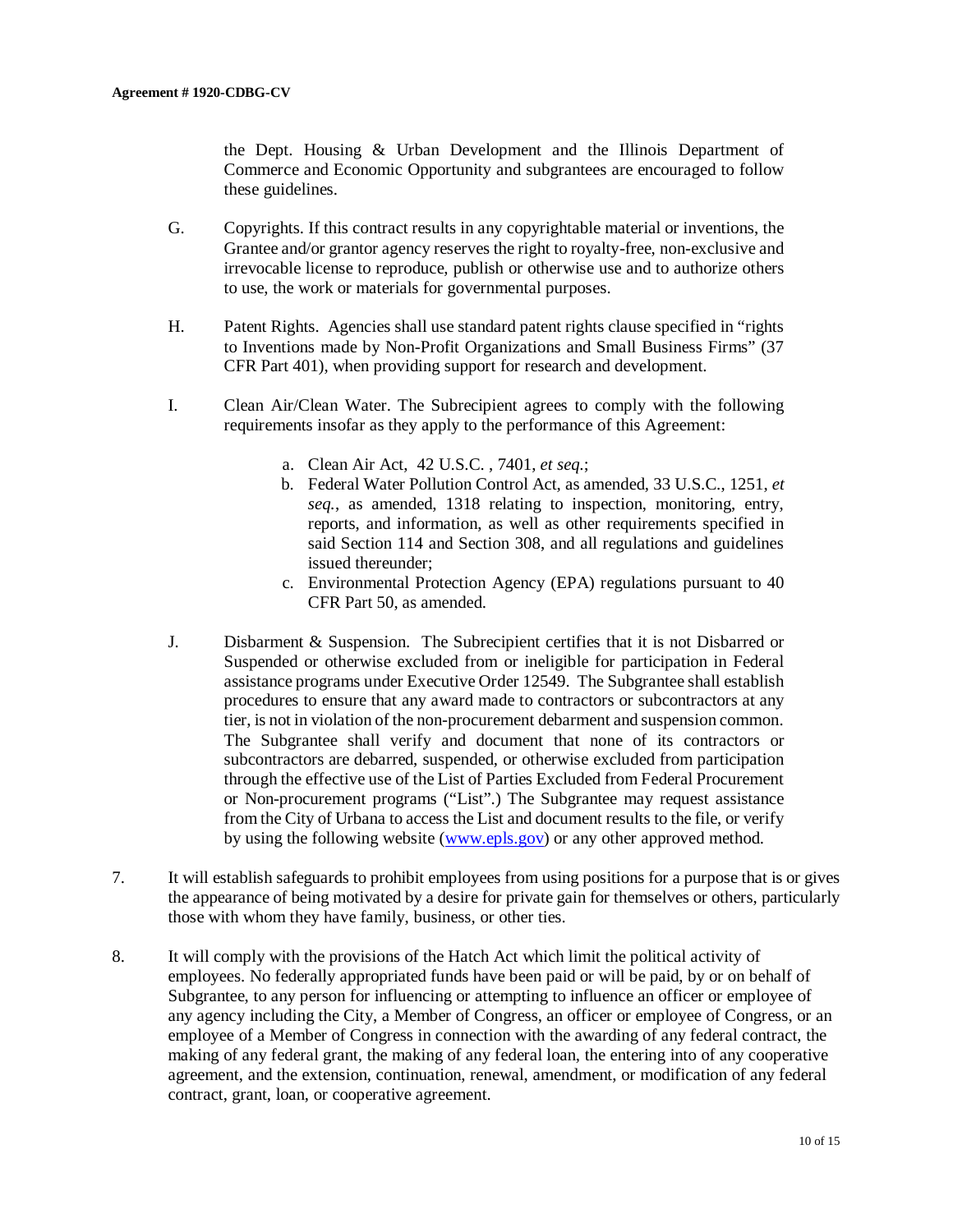If any funds other than federally appropriated funds have been paid, or will be paid to any person for influencing or attempting to influence an officer or employee of any agency including the City, a Member of Congress, an officer or employee of Congress, or an employee of a Member of Congress in connection with this federal contract, grant, loan, or cooperative agreement, Subgrantee will complete and submit Standard Form-LLL, "Disclosure Form to Report Lobbying," in accordance with its instructions.

9. It will give HUD and the Comptroller General through any authorized representative access to and the right to examine all records, books, papers, or documents related to the grant.

These assurances are signed with regard to Subgrantee Project No. 1920-CSSP-01 of the Urbana CDBG Program.

Subgrantee: Chief Executive Officer

Attest

Date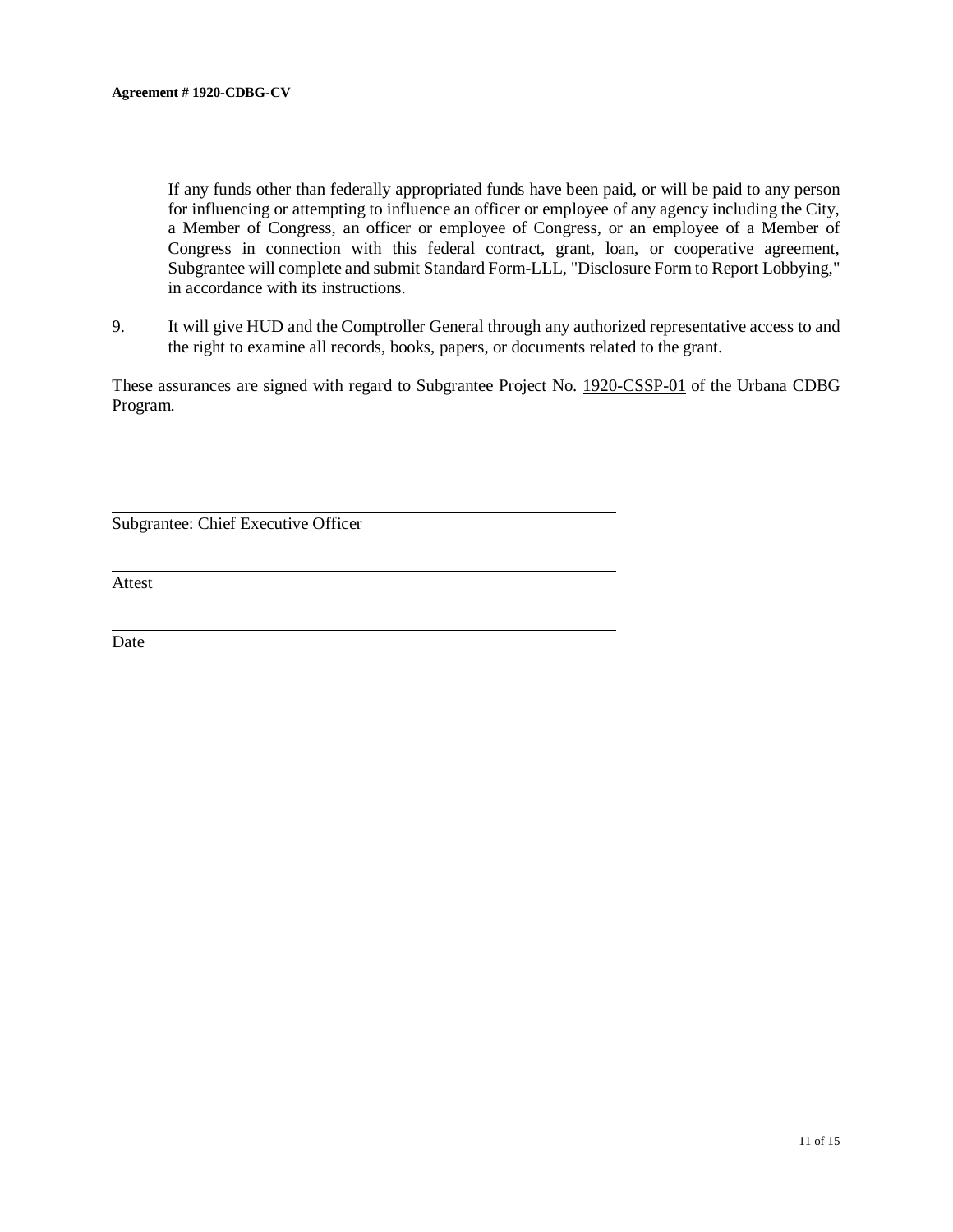## **ATTACHMENT C STATEMENT OF SPECIAL CONDITIONS**

Subgrantee understands and agrees that it is a subrecipient of Urbana CDBG Program and is eligible to receive funds for Subgrantee Project No. 1920-CSSP-01 pursuant to this Agreement.

The following conditions, in addition to those established in the Agreement itself, and other attachments thereto, and federal, state, county and city laws, regulations, and procedures pertinent to this project, have been set forth and must also be complied with in order for Subgrantee to receive CDBG Program Assistance for Subgrantee Project No. 1920-CSSP-01.

1. This Agreement is contingent upon Subgrantee operating the Scope of Service herein outlined during the period July 1, 2020 - December 31, 2021.

#### **SCOPE OF SERVICE**

As stated in the Application submitted by the Subrecipient, which is incorporated herein as part of this Subrecipient Agreement and attached as Attachment D: Subrecipient Application.

- 2. Subgrantee shall be responsible for administering the program herein described, utilizing funds from the CDBG Program in a manner satisfactory to the City and consistent with any standards required as a condition of providing these funds. Such program shall include the following activities eligible under the CDBG Program.
	- A. Program Delivery The Subgrantee shall provide a suitable living environment, which includes increasing access to quality services. Services provided by the agency include the hiring of youth for summer employment.

#### B. General Administration

The Subgrantee shall provide all necessary staffing, materials, meeting sites, and anything else necessary to facilitate the services/project described above. Subgrantee shall maintain records related to the number of persons served under this grant along with documentation of income eligibility, as well as appropriate financial documentation of the expenses of the program and how funds received under this Agreement are disbursed.

3. Subgrantee certifies that activities carried out with funds provided under this Agreement shall meet one of the CDBG Program's National Objectives which is to benefit low-income persons as defined in 24 CFR Part 570.208. Therefore Subgrantee understands and agrees that activities funded under this Agreement shall benefit families/individuals within the following income guidelines. Income limits are subject to periodic revision by HUD.

| Family         | Income Not | Family      | Income Not |
|----------------|------------|-------------|------------|
| <b>Size</b>    | To Exceed  | <b>Size</b> | To Exceed  |
|                | \$46,850   |             | \$72,300   |
| 2              | \$53,550   |             | \$77,650   |
| 3              | \$60,250   |             | \$83,000   |
| $\overline{4}$ | \$66,900   |             | \$88,350   |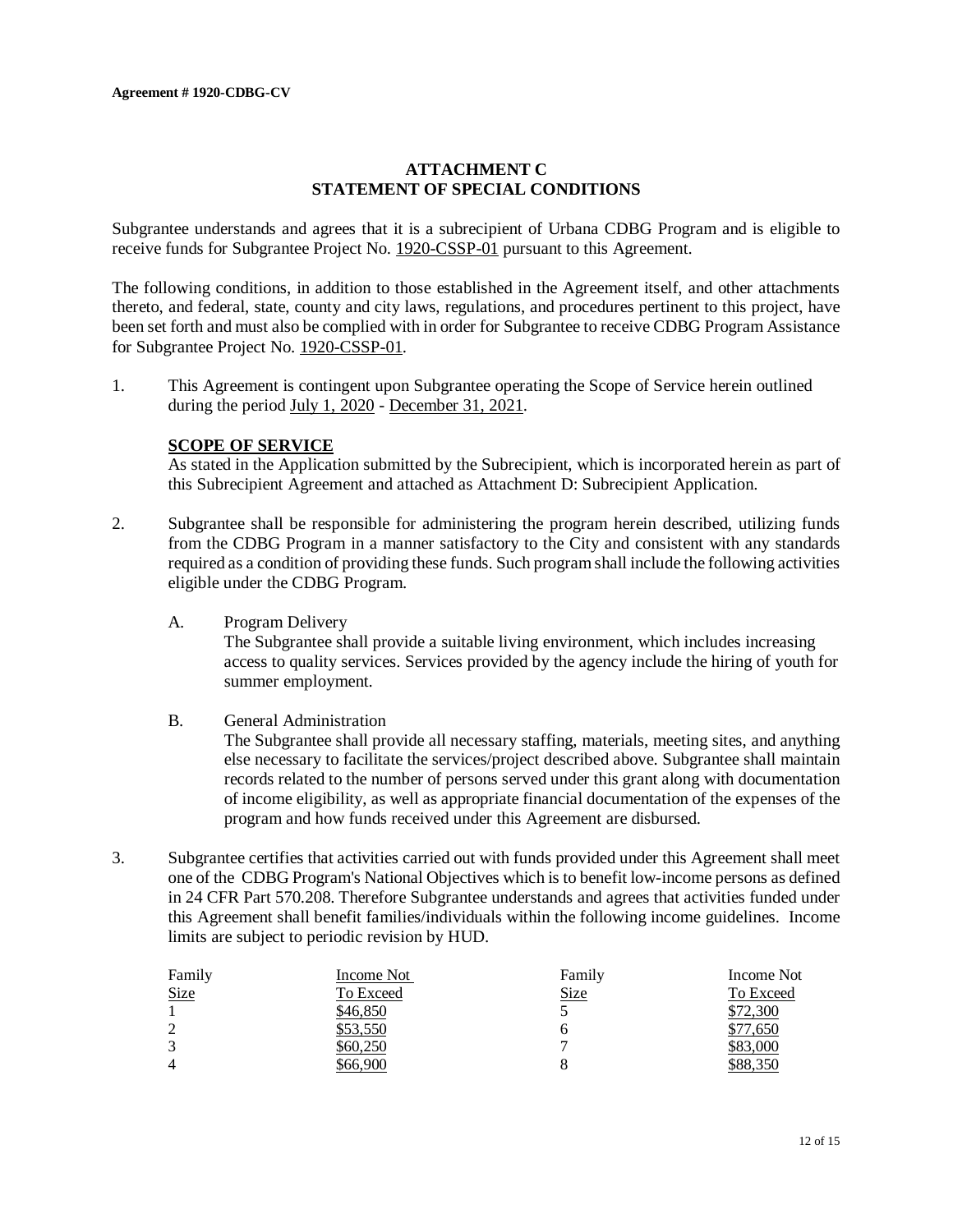- 4. In addition to the normal administrative services required as part of this Agreement, Subgrantee agrees to provide the following levels of program service:
	- A. Total Number of Persons To Be Served: Expect to serve 12 persons this year
	- B. Subgrantee shall be responsible for documenting the number of persons served by submitting Certifications of Income in a form provided by the City at the time requests for reimbursement of funds are submitted.
- 5. It is expressly agreed and understood that the total amount to be paid by the City under this Agreement shall not exceed **\$20,600.00**. Drawdowns for the payment of eligible expenses shall be made against the line item budget specified below. The City shall make payments to the Subgrantee as reimbursement of expenses related to the administration and expenses of the program activities as stated in Article 2. The City shall make payment to Subgrantee within 21 calendar days of receipt of an acceptable billing from Subgrantee. Acceptable billing shall include such documentation as outlined herein.

#### LINE ITEMS AND DOCUMENTATION NEEDED:

- **A. The initial request for reimbursement submitted by the Subgrantee to the City shall include the following supporting documentation: canceled checks, and paid receipts or copies of invoices.**
- **B. FOR Public Service Grants: With each subsequent request for reimbursement on a quarterly basis, Subgrantee shall submit copies of Certification of Income forms signed by the participants (or other such documentation as agreed upon between the City and the Subgrantee). Ethnic information for each person served shall also be submitted.**
- 6. Subgrantee agrees that funds received from the City pursuant to this Agreement shall be used to cover program costs. Subrecipient shall report semi-annually for periods ending December  $31<sup>st</sup>$ and June 30<sup>th</sup> all program income generated by activities carried out with CDBG funds made available under this Agreement. Subgrantee may use such income during the contract period for activities permitted under this Agreement and shall reduce requests for funds by the amount of any such program income balances. Any and all program income (including investments thereof) on hand when this Agreement expires, or received after the Agreement's expiration, shall be returned to the City.
- 7. Subgrantee agrees to submit Quarterly Progress Reports to the City in an agreed upon format. Progress Reports shall be due October 31<sup>st</sup>, January 31<sup>st</sup>, April 30<sup>th</sup>, and no later than July 31st. Final billing requests shall not be processed for payment until a final Progress Report is submitted.
- 8. Subgrantee agrees to maintain financial records in accordance with and as required by the Uniform Administrative Requirements, Cost Principles, and Audit Requirements for Federal Awards; Final Rule Subpart D, Sections 200.300-200.303, and to separately and accurately identify use of CDBG Program funds pursuant to this Agreement.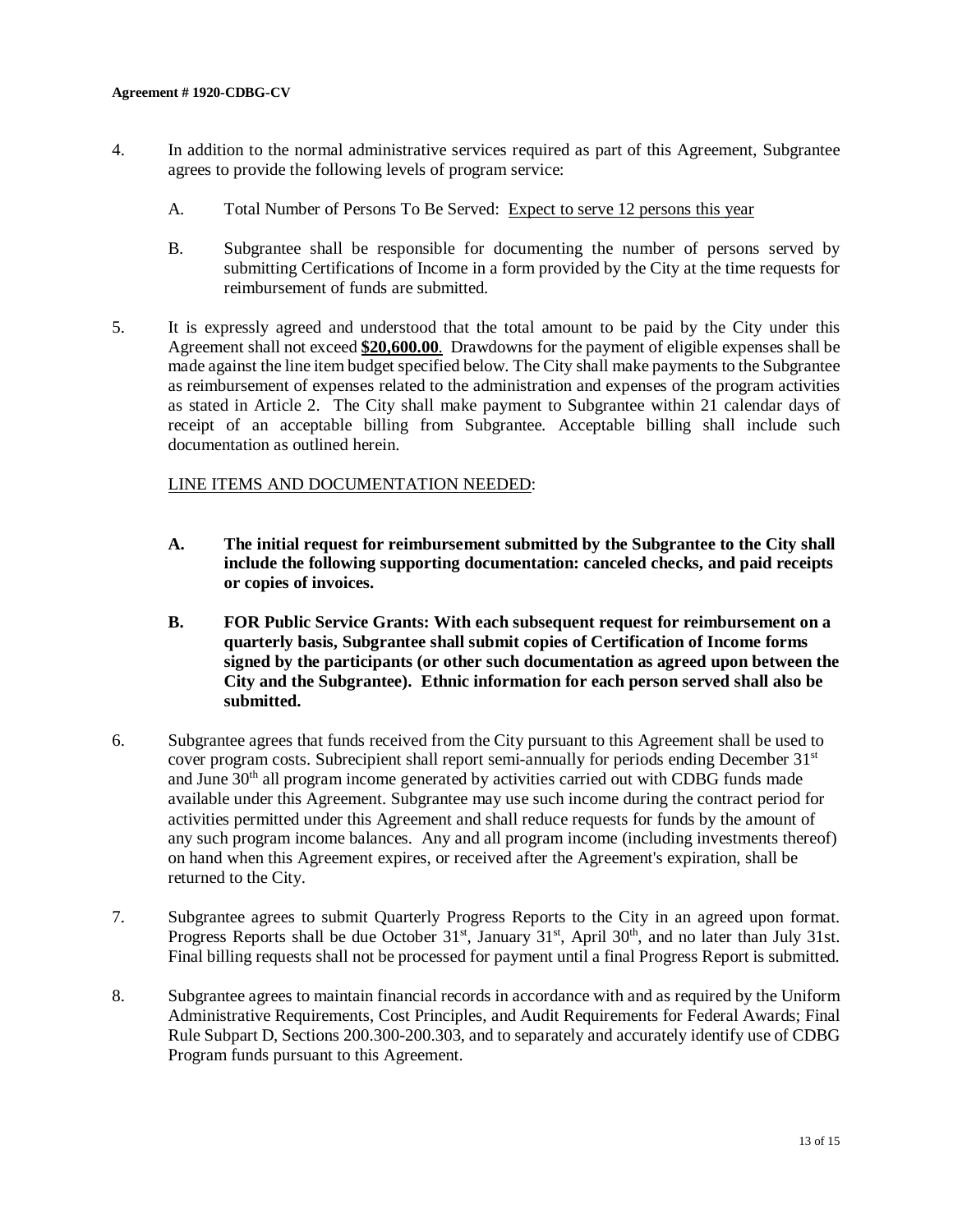#### **Agreement # 1920-CDBG-CV**

9. Records maintained by Subgrantee pursuant to this Agreement shall be available for inspection upon request by the City and HUD.

| Name of Subgrantee: |  |
|---------------------|--|
|                     |  |
| Address:            |  |
|                     |  |
| Signed by:          |  |
|                     |  |
| Title:              |  |
|                     |  |
| Date:               |  |